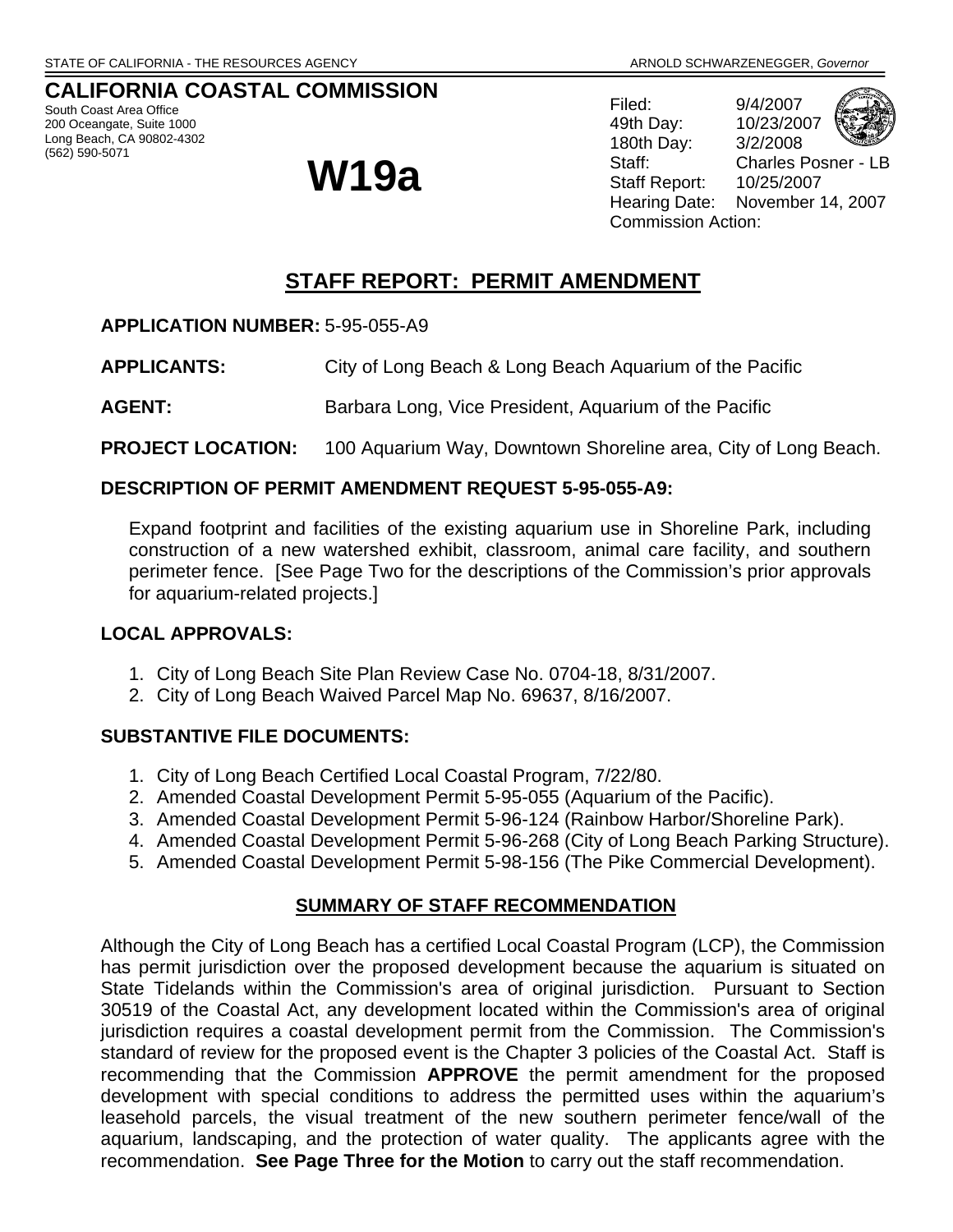5-95-055-A9 Page 2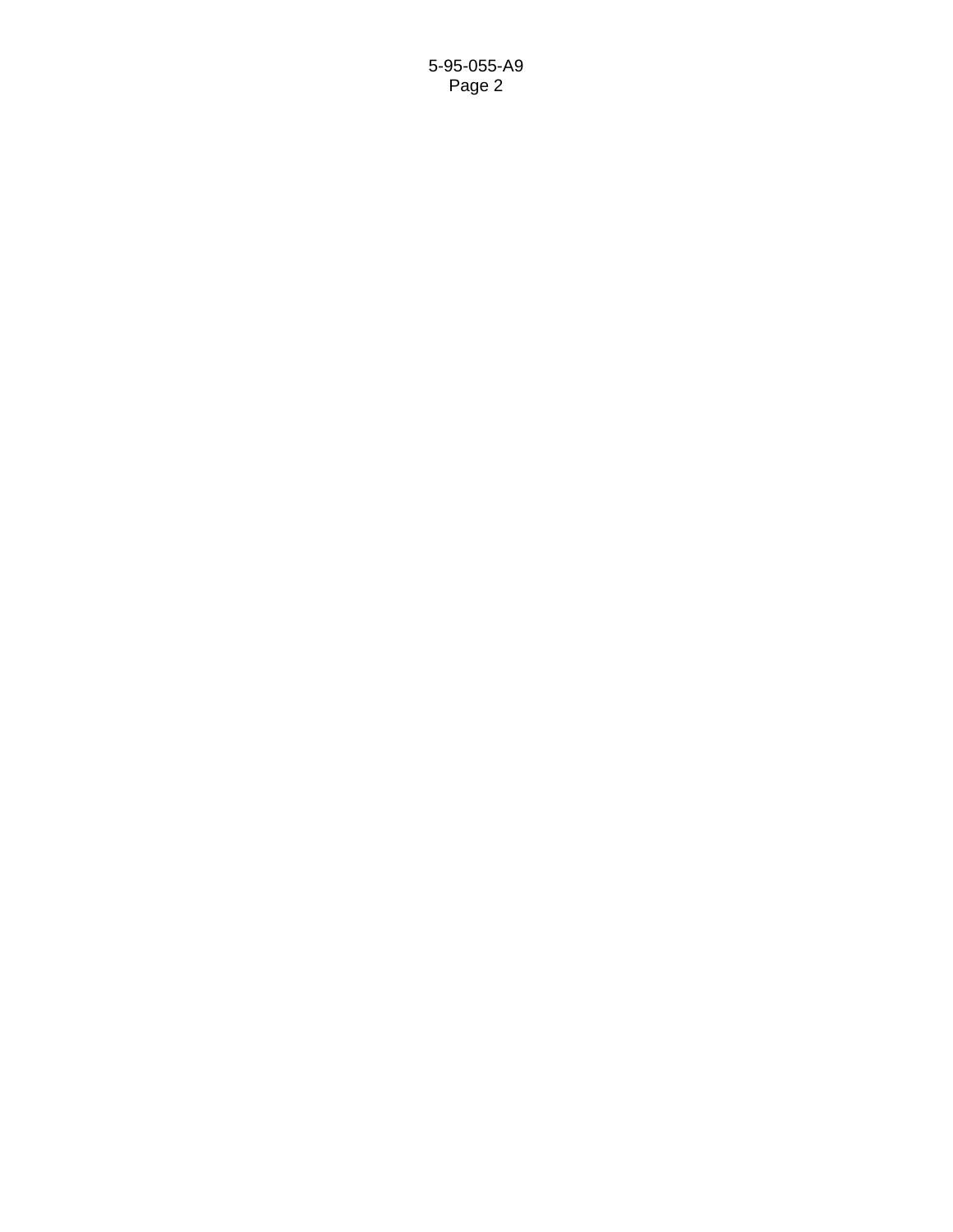#### 5-95-055-A9 Page 3

#### **DESCRIPTIONS OF PRIOR COMMISISON APPROVALS:**

#### **DESCRIPTION OF PROJECT ORIGINALLY APPROVED ON MAY 10, 1995 (5-95-055):**

 Construction of the Long Beach Aquarium of the Pacific including: 1) demolition of a 70-space recreation vehicle park; 2) demolition of the Queensway Bay Bridge ramps that connect to Shoreline Drive; 3) construction of new Queensway Bay Bridge ramps that connect to Shoreline Drive; 4) construction of new signalized intersection at Shoreline Drive and Chestnut Place; 5) construction of a new parking lot (approximately 434 spaces); 6) installation of parking meters on all parking spaces for aquarium and Shoreline Park; 7) construction of aquarium access roads and new signalized intersection at Shoreline Drive; 8) construction of new pedestrian and bicycle accessways; 9) construction of the 125,000 square foot aquarium building; 10) construction of a pipeline to convey barged ocean water to the aquarium from an existing dock at Catalina Landing; and 11) associated landscaping.

**5-95-055-A1:** Approve a Waived Tentative Parcel Map establishing two subdivision parcels for the development of the Long Beach Aquarium of the Pacific. [Approved October 11, 1995].

**5-95-055-A2:** Erect a 16-foot bronze dolphin sculpture (three jumping dolphins) in the center of the traffic circle adjacent to the Long Beach Aquarium of the Pacific on Aquarium Way. [Approved April 1998].

**5-95-055-A3:** Establish a United States Weather Bureau data collection station within the grounds of the Long Beach Aquarium of the Pacific. [Approved June 2000].

 **5-95-055-A4:** Reconfigure existing outdoor "Kids Cove" area to include 20-foot high walk-through aviary, 6,000 square foot touchpool with 30-foot high shipwreck theme, and 13,800 square foot amphitheater and seating area. [Approved April 10, 2001].

 **5-95-055-A5:** Installation of a 24-foot high, two-story, 880 square foot prefabricated structure to be used as a shop (first floor) and staff office (second floor). The structure would be placed within the facility's existing rear utility area (west side). [Approved October 2001].

 **5-95-055-A6:** Revised plans for the reconfiguration of the existing outdoor "Kids Cove" area. The plans previously approved by permit amendment 5-95-055-A4 included a 20-foot high walkthrough aviary, a 6,000 square foot touchpool with 30-foot high shipwreck theme, and a 13,800 square foot amphitheater and seating area. The revised plans proposed by this amendment (5- 95-055-A6) include the 20-foot high walk-through aviary, a 3,200 square foot touchpool with 25 foot high shade structure, and a 16,800 square foot amphitheater and seating area. The shipwreck structure and theme are being deleted from the plan. The proposed development is situated entirely within the boundaries of the previously approved Aquarium of the Pacific lease parcel. [Approved December 2001].

 **5-95-055-A7:** Installation of a 1.35-megawatt cogeneration plant to provide the facility with electric power. The plant would be placed within the facility's existing rear utility area (west side), entirely within the boundaries of the previously approved Aquarium of the Pacific lease parcel. [Approved June 2002].

 **5-95-055-A8:** Installation of a fourteen-foot high, 800 square foot (20'x 40') shade structure, with no sides and six vertical steel poles, near the main aquarium entrance. And, placement of two twenty-foot high poles next to the shade structure to hang the aquarium's seasonal promotional banner signs. [Approved June 2003].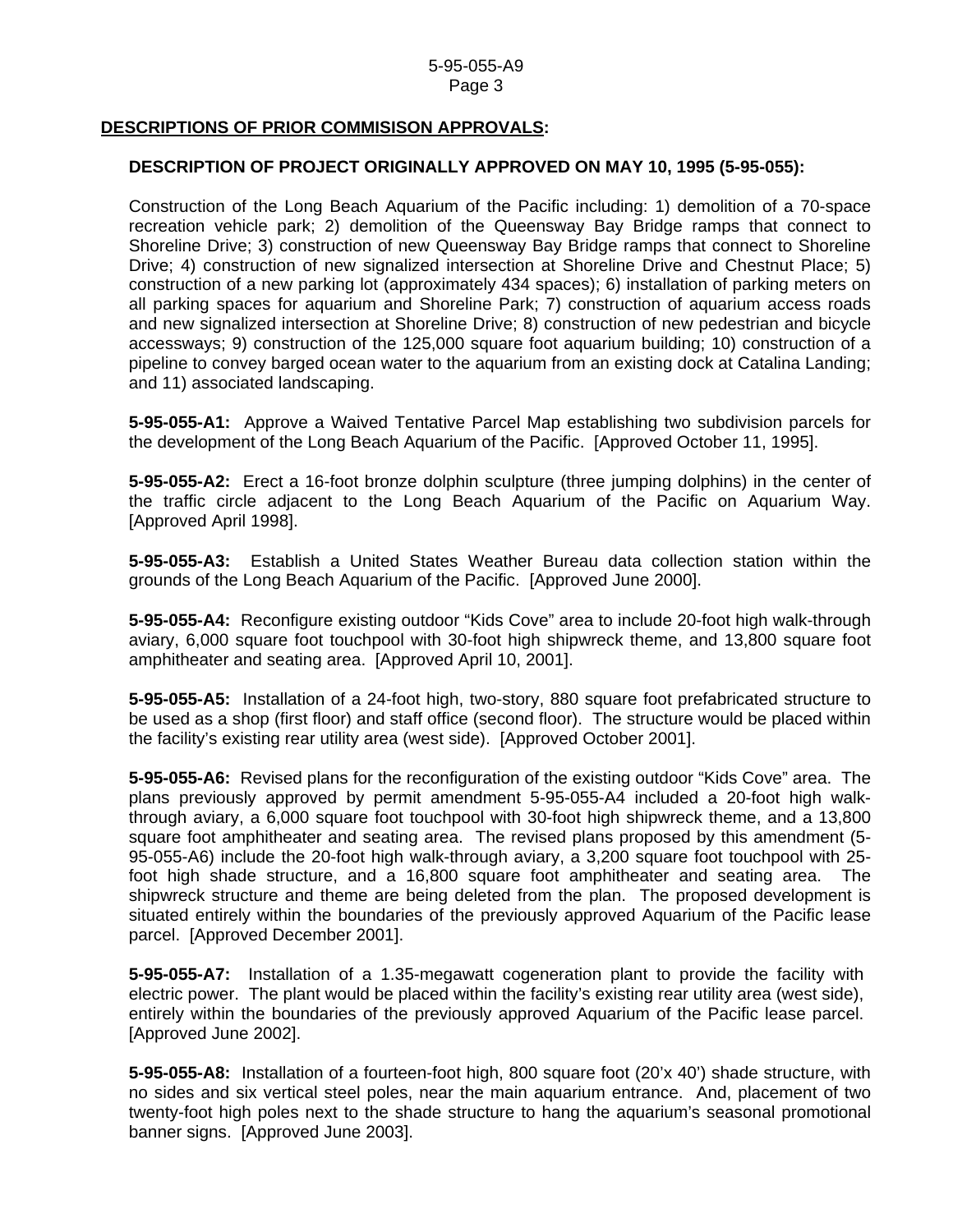## **PROCEDURAL NOTE:**

The Commission's regulations provide for referral of permit amendment requests to the Commission if:

- 1) The Executive Director determines that the proposed amendment is a material change,
- 2) Objection is made to the Executive Director's determination of immateriality, or
- 3) The proposed amendment affects conditions required for the purpose of protecting a coastal resource or coastal access.

In this case, the Executive Director has determined that the proposed amendment is a material change to the previously approved project. If the applicant or objector so requests, the Commission shall make an independent determination as to whether the proposed amendment is material. [l4 California Code of Regulations 13166].

# **STAFF RECOMMENDATION:**

The staff recommends that the Commission adopt the following resolution to **APPROVE** the permit amendment request with special conditions:

 **MOTION:** *"I move that the Commission approve with special conditions the proposed amendment to Coastal Development Permit 5-95-055 pursuant to the staff recommendation."* 

The staff recommends a **YES** vote. Passage of the motion will result in **APPROVAL** of the permit amendment with special conditions, and adoption of the following resolution and findings, as set forth in this staff report or as modified by staff prior to the Commission's vote. The motion passes only by an affirmative vote of a majority of Commissioners present.

### **I. Resolution to Approve the Permit Amendment**

 The Commission hereby **APPROVES** a coastal development permit amendment for the proposed development and adopts the findings set forth below on grounds that the development as conditioned will be in conformity with the policies of Chapter 3 of the Coastal Act and will not prejudice the ability of the local government having jurisdiction over the area to prepare a Local Coastal Program conforming to the provisions of Chapter 3 of the Coastal Act. Approval of the permit complies with the California Environmental Quality Act because either 1) feasible mitigation measures and/or alternatives have been incorporated to substantially lessen any significant adverse effects of the development on the environment, or 2) there are no further feasible mitigation measures or alternatives that would substantially lessen any significant adverse impacts of the development on the environment.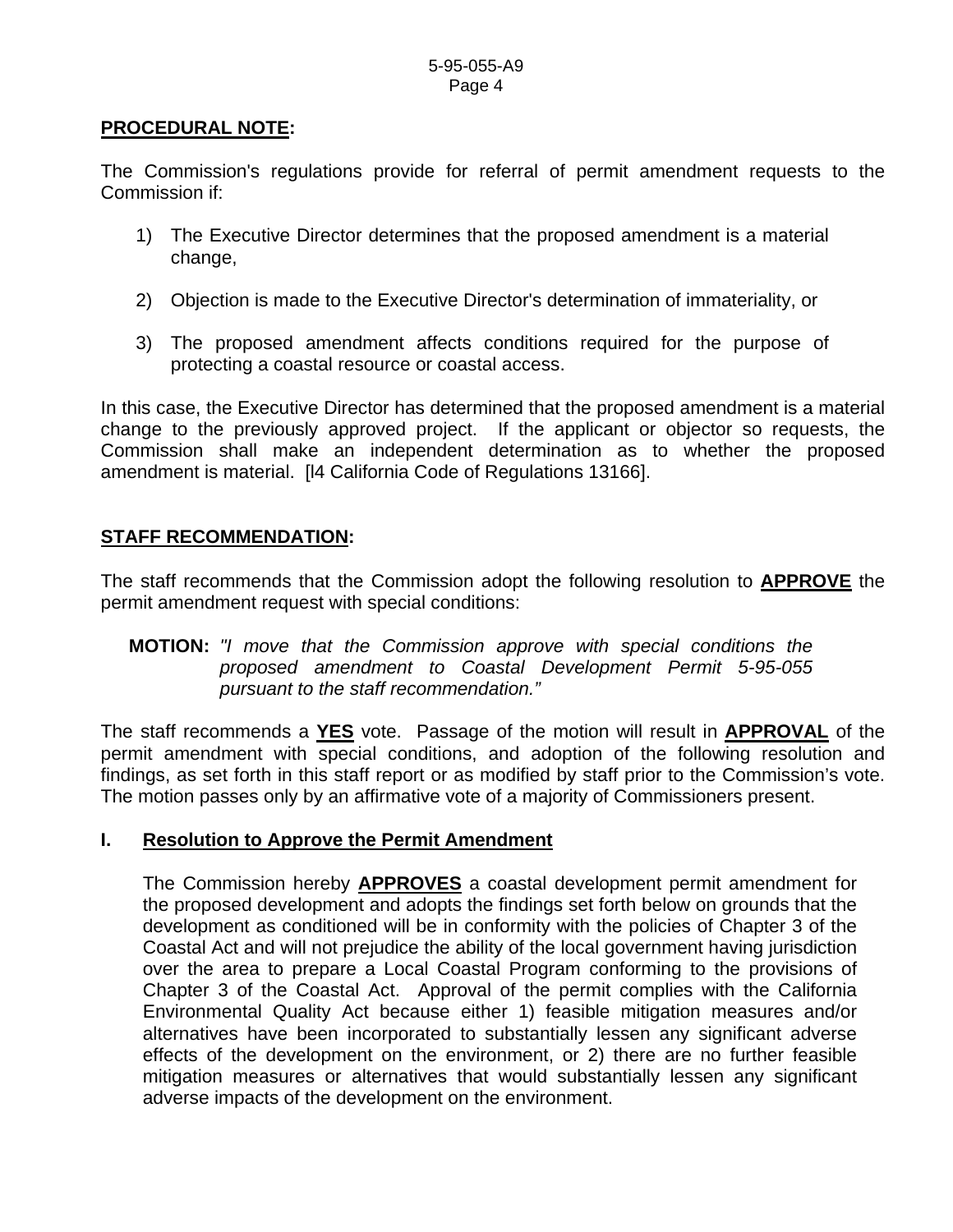## **II. Special Conditions of Permit Amendment 5-95-055-A9**

Note: The original special conditions of Coastal Development Permit 5-95-055 and Permit Amendment 5-95-055-A1, attached as Exhibit #8, are still in effect.

#### 1. Aquarium Leasehold Parcels – Approval of Waived Parcel Map No. 69637

Permit Amendment 5-95-055-A9 approves a new parcel for aquarium leasehold interests only, as shown on Waived Parcel Map No. 69637. The use of the aquarium's leasehold parcels, as shown on Waived Parcel Map No. 69637 and Waived Parcel Map No. 9509- 02 (approved by the Commission on October 11, 1995 pursuant to Coastal Development Permit Amendment 5-95-055-A1) is limited to the uses expressly permitted by Coastal Development Permit 5-95-055, as amended; specifically public access, public recreation, public parking, and the Long Beach Aquarium of the Pacific. This permit amendment does not authorize any development to occur outside of the boundaries of the Aquarium of the Pacific leasehold parcels as shown on Waived Parcel Map Nos. 9509-02 and 69637. The ability of the public to access and use the areas within the aquarium's leasehold parcels shall not be restricted, except that fees may be charged for admission into the aquarium structure and for use of the public parking facilities. Public access to the esplanade and plaza areas in front of and adjacent to the aquarium structure shall be free and unrestricted. The parcels, as shown on Waived Parcel Map Nos. 9509-02 and 69637, are created for leasehold interests only and may not be sold or otherwise alienated from the state tidelands.

### 2. Perimeter Wall/Fence Treatment

A minimum fifteen-foot (15') wide buffer shall be provided and maintained between the southern perimeter fence/wall of the aquarium and the curb of the Shoreline Park public parking lot, as described on Pages 33 through 39 of **Exhibit #9 of the 10/25/07 staff report**. The required buffer shall be maintained as an open public accessway, with appropriate landscaping (consistent with Special Condition Three below) that does not interfere with public access along the buffer. The southern perimeter fence/wall of the aquarium shall be visually screened with trees and other landscaping as described on Pages 33 through 39 of **Exhibit #9 of the 10/25/07 staff report**.

### 3. Landscaping – No Invasive Plants

Vegetated landscaped areas shall only consist of native plants or non-native drought tolerant plants, which are non-invasive. No plant species listed as problematic and/or invasive by the California Native Plant Society [\(http://www.CNPS.org/\)](http://www.cnps.org/), the California Invasive Plant Council (formerly the California Exotic Pest Plant Council) [\(http://www.cal-ipc.org/](http://www.cal-ipc.org/)), or as may be identified from time to time by the State of California shall be employed or allowed to naturalize or persist on the site. No plant species listed as a "noxious weed" by the State of California or the U.S. Federal Government shall be utilized within the property.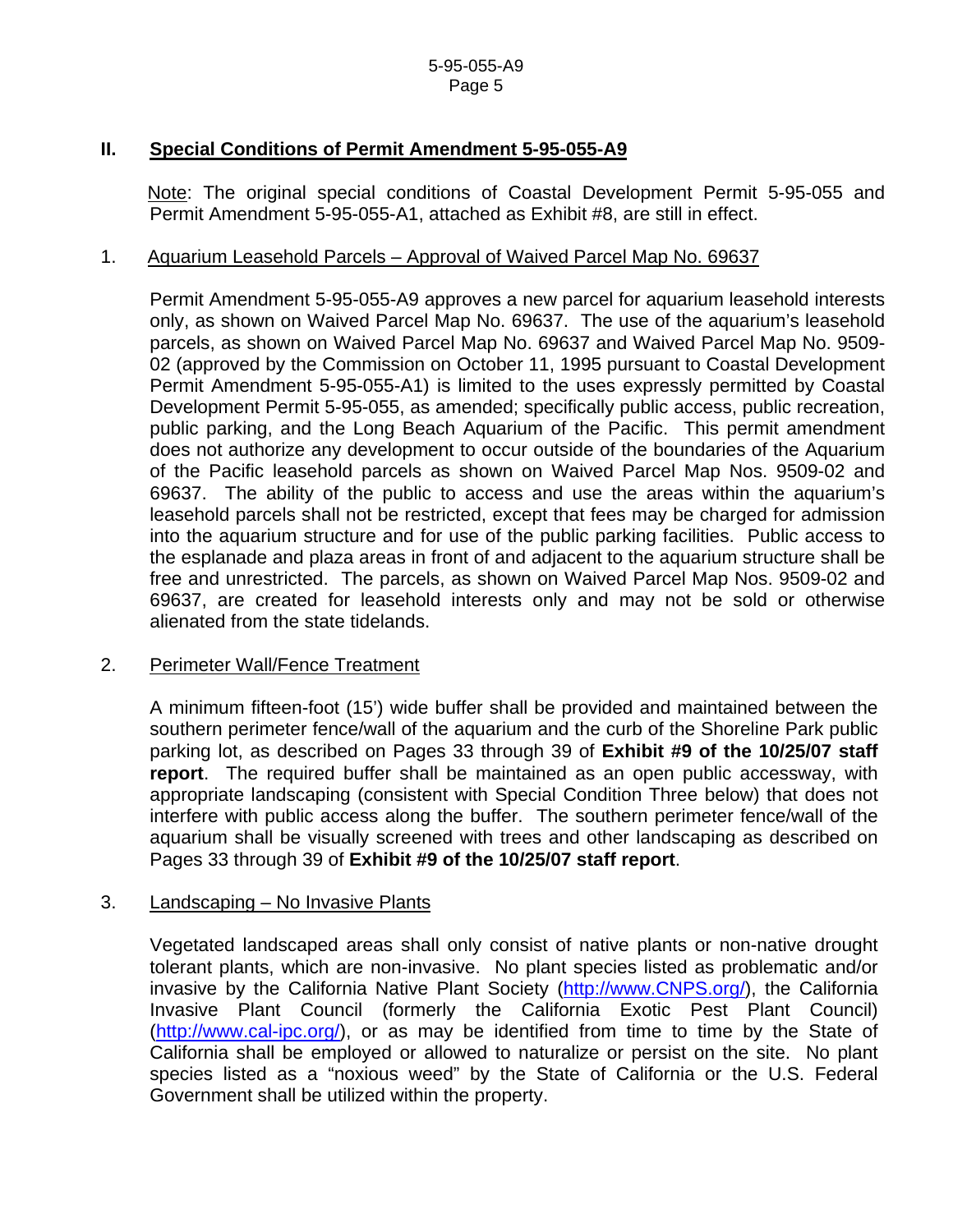4. Construction Responsibilities and Debris Removal

By acceptance of this coastal development permit, the applicants agree that the permitted development shall be conducted in a manner that protects water quality pursuant to the implementation of the following BMPs:

- a) No construction materials, equipment, debris, or waste will be placed or stored where it may be subject to wind or rain erosion and dispersion.
- b) Any and all demolition/construction material shall be removed from the site within ten days of completion of demolition/construction and disposed of at an appropriate location. If the disposal site is located within the coastal zone, a coastal development permit or an amendment to this permit shall be required before disposal can take place.
- c) Erosion control/sedimentation Best Management Practices (BMPs) shall be used to control sedimentation impacts to coastal waters during construction. BMPs shall include, but are not limited to: placement of sand bags around drainage inlets to prevent runoff/sediment transport into the sea.
- d) Any spills of construction equipment fluids or other hazardous materials shall be immediately contained on-site and disposed of in an environmentally safe manner as soon as possible.
- e) Washout from concrete trucks shall be disposed of at a location not subject to runoff and more than fifty feet away from all stormdrains, open ditches and surface waters.
- f) All trash generated by construction activities within the project area shall be disposed of at the end of each day, or as soon as possible.
- g) All grading and excavation areas shall be properly covered and sandbags and/or ditches shall be used to prevent runoff from leaving the site, and measures to control erosion must be implemented at the end of each day's work.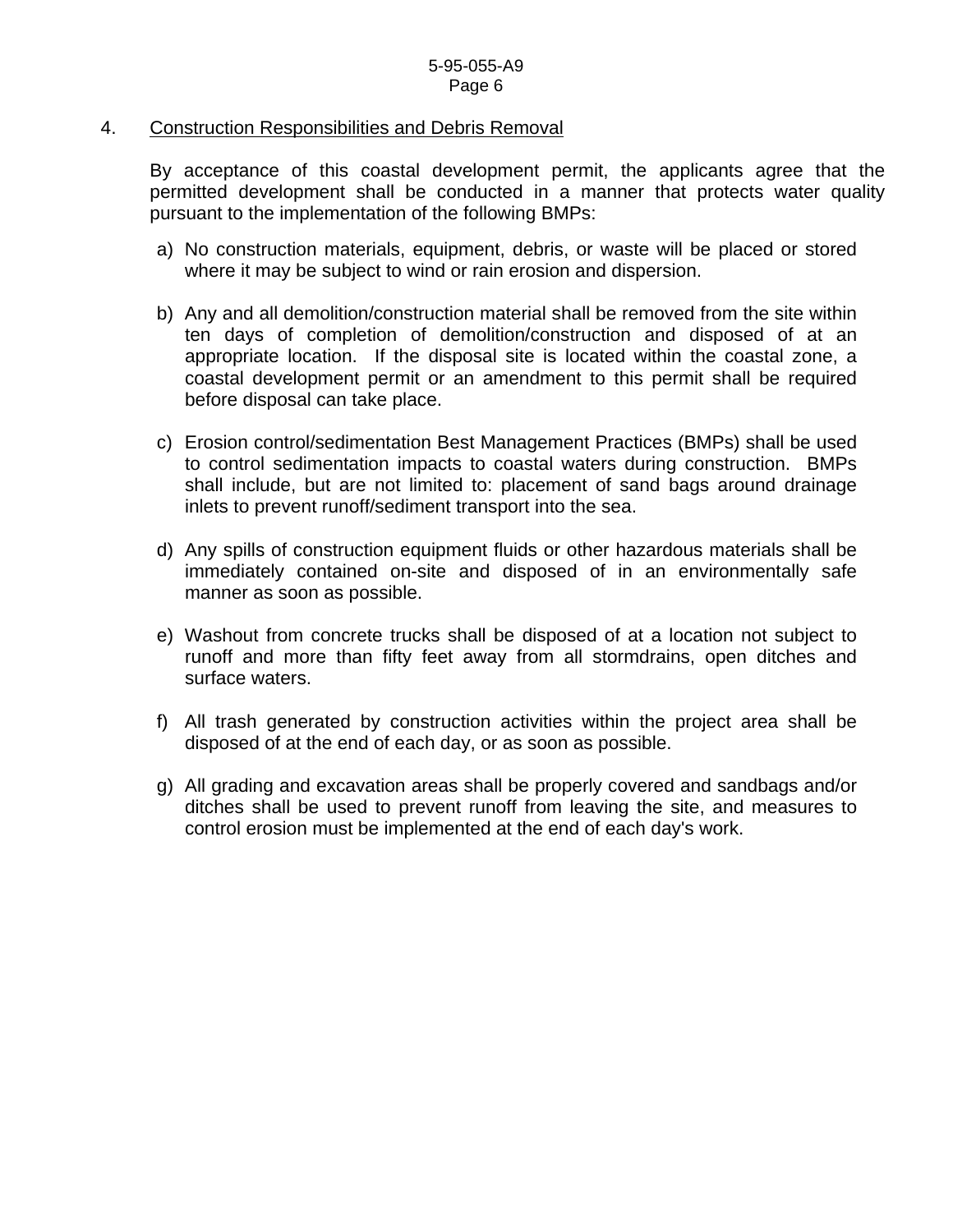# **III. Findings and Declarations**

The Commission hereby finds and declares:

# **A. Amendment Description**

On May 10, 1995, the Commission approved Coastal Development Permit 5-95-055 for the construction of the Long Beach Aquarium of the Pacific on a 5.89 acre site in Shoreline Park (Exhibit #3). The aquarium was completed on schedule and opened to the public on June 19, 1998. The aquarium is located on the western edge of Rainbow Harbor, which was also completed in the summer of 1998 (Coastal Development Permit 5-96-124). Parking for the aquarium and Rainbow Harbor is provided within the City's 1,471-stall public parking structure situated in the northwest corner of Shoreline Park (Exhibit #2).

The co-applicants (City of Long Beach and Aquarium of the Pacific) now propose to expand the aquarium footprint in Shoreline Park and to add new facilities to the existing aquarium use. The proposed expansion involves the creation of a new 19,757 square foot (0.45 acre) leasehold parcel within Shoreline Park (Exhibit #5: Waived Parcel Map No. 69637). The proposed new parcel is situated at the southern end of the aquarium's existing leasehold parcel that the Commission approved on October 11, 1995, pursuant to Coastal Development Permit Amendment 5-95-055-A1 (Exhibit #5). The 19,757 square feet of existing parkland that is being converted to aquarium leasehold area is a lightly-used part of the park (450 feet long and fifteen-to-forty feet wide) that is occupied by ornamental landscaping and several large trees. The existing trees and landscaping will be removed as part of the proposed development (Exhibit #9, p.29).

The additional 19,757 square feet of aquarium leasehold area will provide the space needed for the aquarium to add the proposed new facilities: an 1,800 square foot animal care facility with three new holding tanks for veterinary care and animal husbandry, a new watershed exhibit ("Watersheds of San Pedro Bay") with a 1,300 square foot classroom, and a future (not yet designed) port exhibit (Exhibits #4&9). The new watershed exhibit includes a native plant garden that will display the native plants found along the Los Angeles and San Gabriel Rivers. The existing perimeter fence that encloses the southern end of the aquarium will be removed and replaced with a new fence/wall (up to ten feet in height) that will be erected within the new leasehold area. The new southern perimeter fence/wall is proposed to be located fifteen feet away from the public parking lot in Shoreline Park in order to leave enough room between the new fence/wall and the surface parking lot for a public walkway and landscaping to screen the fence/wall (Exhibit #9, ps.33-39). [Note: See Exhibit #9 for more details regarding the proposed new aquarium facilities and exhibits included in this permit amendment.]

# **B. Public Access and Recreation**

The Long Beach Aquarium of the Pacific is situated on a 5.89-acre waterfront site within Shoreline Park. Shoreline Park and all land located south of the Chapter 138 Line is comprised of State Tidelands (Exhibit #2). These waterfront areas, which the City holds in trust for the people of California, provide the general public with public shoreline access and numerous recreational opportunities. The existing public access and recreational opportunities shall be protected.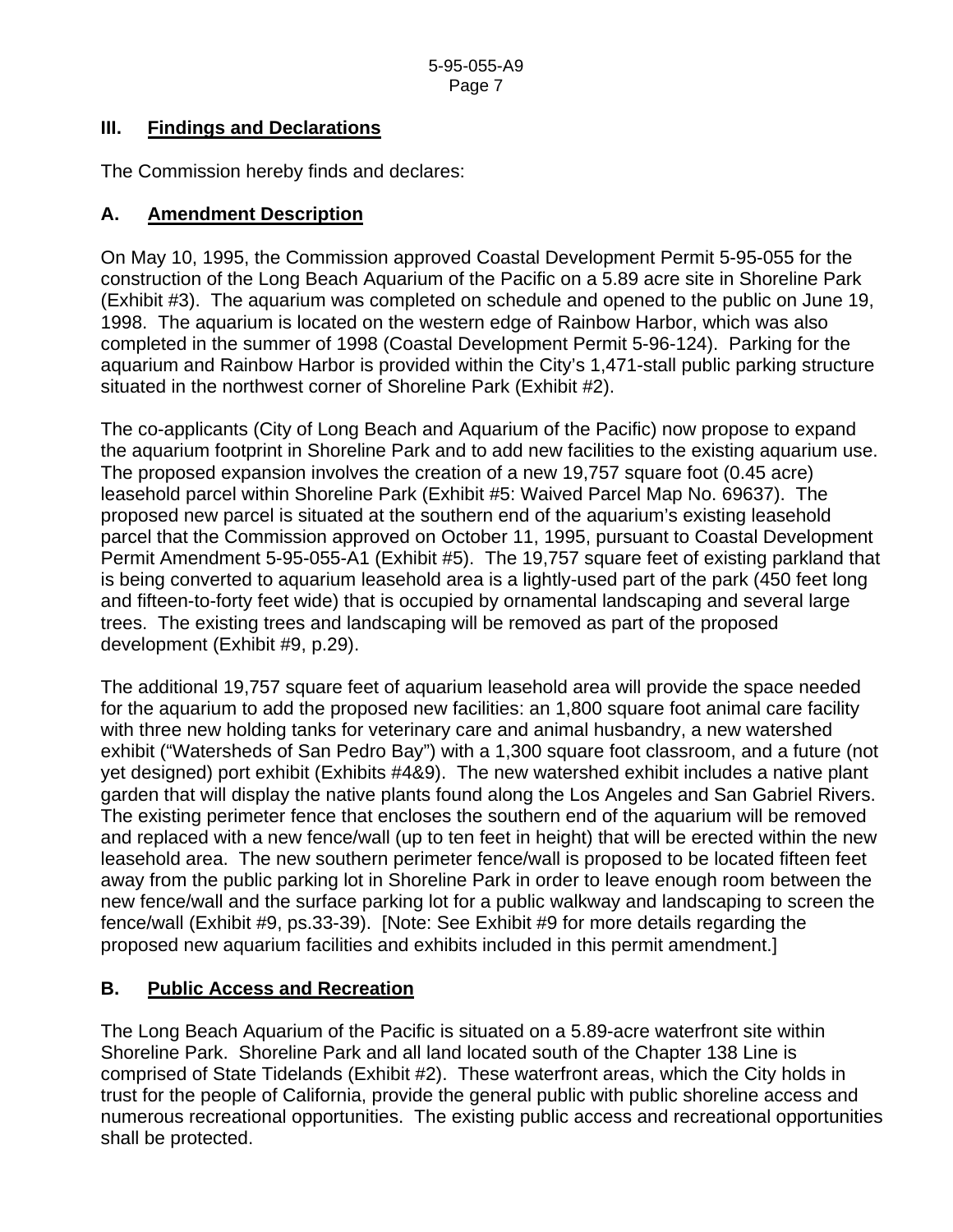#### 5-95-055-A9 Page 8

The Coastal Act contains several policies which address the issues of public access and recreation along the coast. The proposed amendment must conform to the following Coastal Act policies:

Section 30210 of the Coastal Act states:

 In carrying out the requirement of Section 4 of Article X of the California Constitution, maximum access, which shall be conspicuously posted, and recreational opportunities shall be provided for all the people consistent with public safety needs and the need to protect public rights, rights of private property owners, and natural resource areas from overuse.

Section 30211 of the Coastal Act states:

 Development shall not interfere with the public's right of access to the sea where acquired through use or legislative authorization, including, but not limited to, the use of dry sand and rocky coastal beaches to the first line of terrestrial vegetation.

Section 30213 of the Coastal Act states, in part:

 Lower cost visitor and recreational facilities shall be protected, encouraged, and, where feasible, provided. Developments providing public recreational opportunities are preferred...

Section 30220 of the Coastal Act states:

 Coastal areas suited for water-oriented recreational activities that cannot readily be provided at inland water areas shall be protected for such uses.

Section 30221 of the Coastal Act states:

 Oceanfront land suitable for recreational use shall be protected for recreational use and development unless present and foreseeable future demand for public or commercial recreational activities that could be accommodated on the property is already adequately provided for in the area.

The protection of public access and recreational opportunities on State Tidelands is an issue of primary importance to the Commission. Public access issues were particularly important in the Commission's approval of the underlying permit (Coastal Development Permit 5-95-055) because the aquarium is situated in a public park located on State Tidelands.

In approving the aquarium, the Commission found that aquarium is a water-oriented recreational and educational facility which complies with Sections 30220 and 30221 of the Coastal Act which encourage the use of waterfront land for water-oriented recreational activities. The aquarium's exhibits educate the public about the Pacific Ocean environment. The currently proposed improvements are intended to enhance the educational and recreational activities provided by the aquarium. The proposed new exhibits, including the animal care facility, will be open for public outreach and educational activities.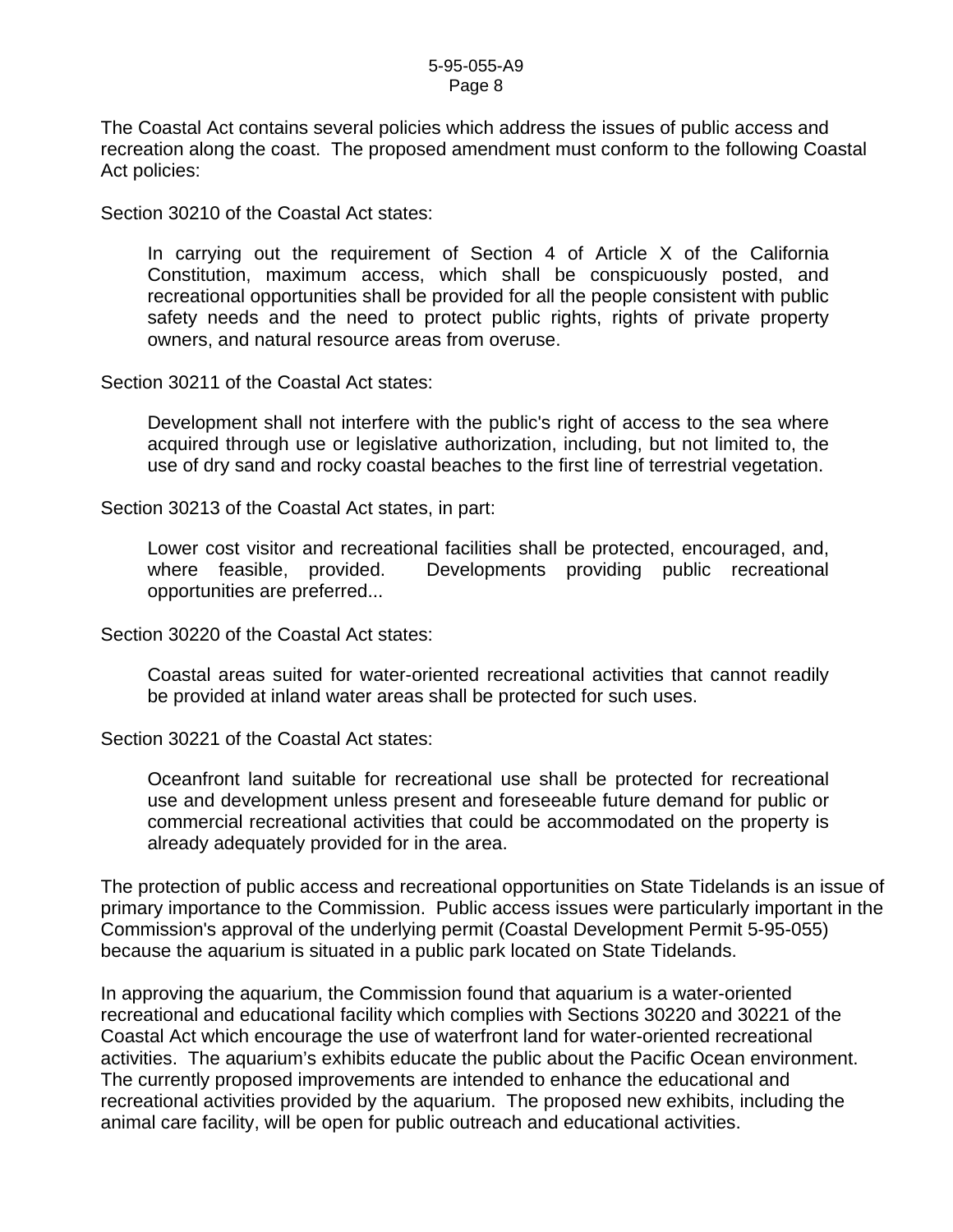The amount of public parkland occupied by the aquarium is limited to the area within the aquarium's leasehold parcels. Pursuant to this permit amendment, the aquarium's leasehold area would be expanded by 19,757 square feet with the Commission's approval of the new leasehold parcel created by Waived Parcel Map No. 69637 (Exhibit #5). In approving Coastal Development Permit 5-95-055 and Amendment 5-95-055-A1, the Commission attached several special conditions of approval in order to ensure that the Long Beach Aquarium of the Pacific would be constructed and operated in a manner consistent with the public access and recreation policies of the Coastal Act. The Commission's original conditions of approval for Coastal Development Permit 5-95-055 and Permit Amendment 5-95-055-A1 protect public access in the open parklands that surround the aquarium (Exhibit #8). The Commission's previous conditions of approval are not affected by this amendment request and are still in effect.

Although the proposed project will result in an expansion of the aquarium's footprint into Shoreline Park, it will not adversely affect public access or recreation because the park area proposed to be enclosed within the new southern perimeter fence (approximately 19,000 square feet) is an area of the park that does not receive much public use, and the proposed new aquarium use will provide equivalent, although different, public recreational opportunities. The area of expansion does not currently receive much public use because it provides no active recreational opportunities.<sup>1</sup> The area is vegetated with several trees, and the ground cover is primarily comprised of wood chips [See pages 6&7 of Exhibit #9 for photos of the open parkland being converted to aquarium use]. The open parkland being converted to aquarium use serves primarily as a buffer between the Shoreline Park public parking lot and the existing southern perimeter fence of the aquarium. As a result of the proposed project, the width of this existing parking lot/aquarium fence buffer area would be reduced from about forty feet to fifteen feet (Exhibit #4).

Sections 30220 and 30221 of the Coastal Act encourage the use of waterfront land for wateroriented recreational activities. The aquarium's proposed new exhibits will educate the public about the Pacific Ocean environment and will enhance the educational and recreational activities provided by the aquarium. Therefore, as conditioned, the proposed project and amendment request will not adversely impact public access to the water, will not adversely impact public recreational use of a public park or beach, and will be consistent with the public access and recreation policies of the Coastal Act.

# **C. Visual Resources**

Section 30251 of the Coastal Act states:

 The scenic and visual qualities of coastal areas shall be considered and protected as a resource of public importance. Permitted development shall be sited and designed to protect views to and along the ocean and scenic coastal areas, to minimize the alteration of natural land forms, to be visually compatible with the character of surrounding areas, and, where feasible, to restore and enhance visual quality in visually degraded areas...

 $\overline{a}$ 1 It should be noted that, pursuant to the requirements of the National Park Service's Land and Water Conservation Fund, the City is providing replacement parkland elsewhere in the City (2330 Lemon Avenue) to offset the loss of open parkland resulting from the aquarium's current expansion into Shoreline Park.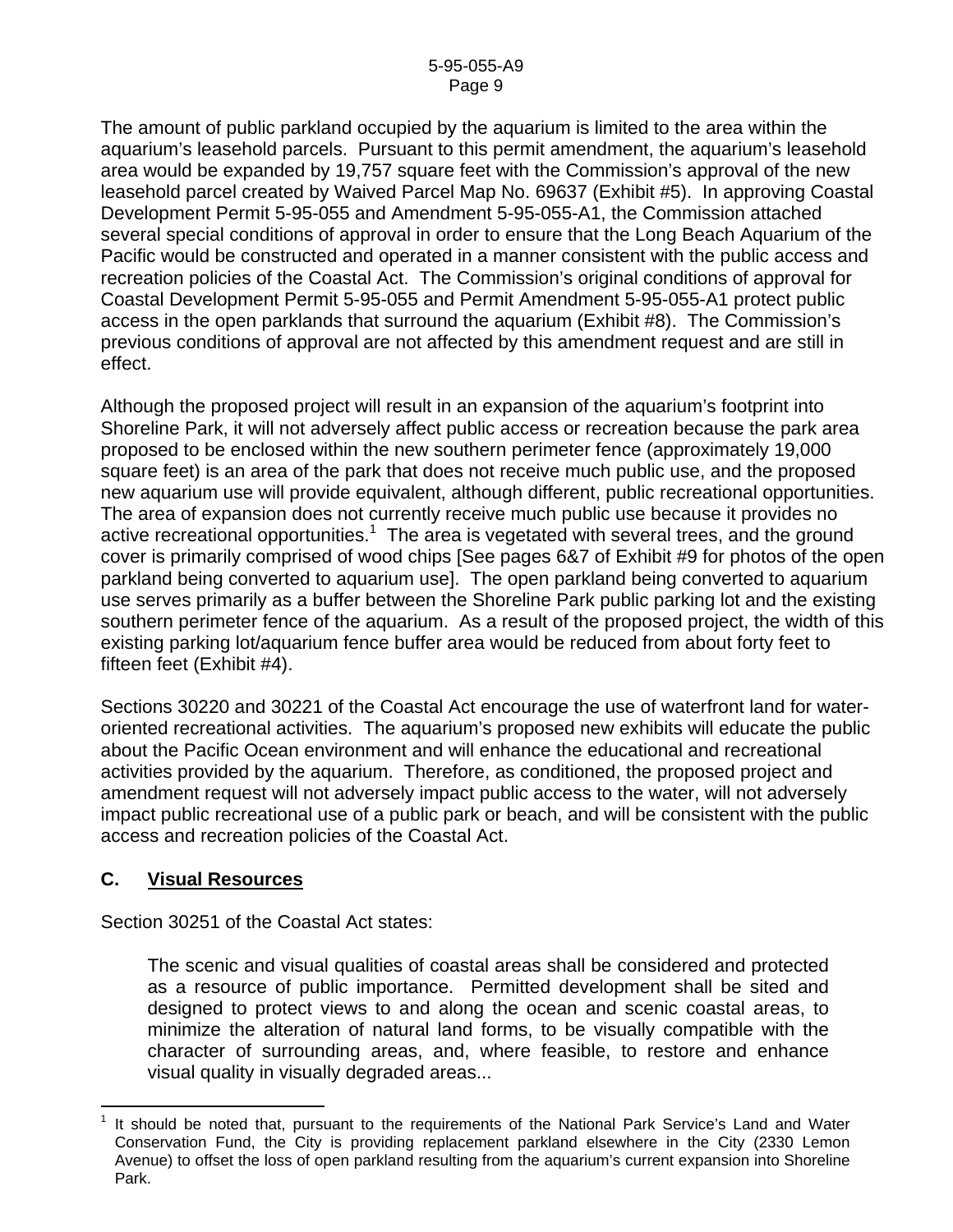Section 30251 of the Coastal Act requires that the scenic and visual resources of coastal areas be considered and protected as a resource of public importance. In addition, public views to and along the ocean and scenic coastal areas shall be protected.

The proposed project includes a twenty-foot shade structures over the new holding tanks that are part of the proposed animal care facility. The new buildings (animal care center and classroom) are about eighteen feet in height (Exhibits #6&7). The proposed new southern perimeter fence would be ten feet high. Commission staff has photographed the site of the proposed development from the surrounding public areas and has analyzed the proposed project's potential negative impacts on the visual resources of Shoreline Park and Rainbow Harbor. The existing sixty-foot high aquarium structure and the shade structure of "Shark Lagoon occupy the area immediately north of the proposed expansion area where the proposed improvements would occur (Exhibit #4). The second level of the aquarium provides viewing decks from which patrons may view the surrounding coastline. These public views would not be affected by the proposed improvements as the decks are as high or higher in elevation than the proposed improvements.

From the public park area situated south of the aquarium, the visible parts of the currently proposed development would not exceed the silhouette of the existing sixty-foot aquarium structure and its mechanical equipment. The view across the project site from the esplanade of Rainbow Harbor (east of aquarium) is currently obstructed by lush landscaping and the 8 foot high perimeter fence. The landscaping and the perimeter fence also obstruct the view across the project site from the rear of the aquarium (west side). Therefore, the proposed project will not obstruct any views to or along the coast.

Therefore, the only potential new impact to public views and scenic resources is the proposed new southern perimeter fence. The view of the proposed fence, if not screened by vegetation, from the park could adversely affect the scenic resources of Shoreline Park. In order to protect the scenic nature of Shoreline Park, the fifteen-foot wide buffer being maintained between the proposed new fence and the public parking lot shall be attractively landscaped to screen the proposed ten-foot high fence from the public's view. The landscaping shall not interfere with public access along the buffer and shall not include any invasive species of plants. The southern perimeter fence/wall of the aquarium shall also be visually screened with trees and other landscaping as described on Pages 33 through 39 of Exhibit #9 of the 10/25/07 staff report. Only as conditioned is consistent with Section 30251 of the Coastal Act.

# **D. Parking**

The Commission has consistently found that a direct relationship exists between the provision of adequate parking and the availability of public access to the coast. Section 30252 requires that new development should maintain and enhance public access to the coast by providing adequate parking facilities.

Section 30252 of the Coastal Act states, in part:

 The location and amount of new development should maintain and enhance public access to the coast by... (4) providing adequate parking facilities....